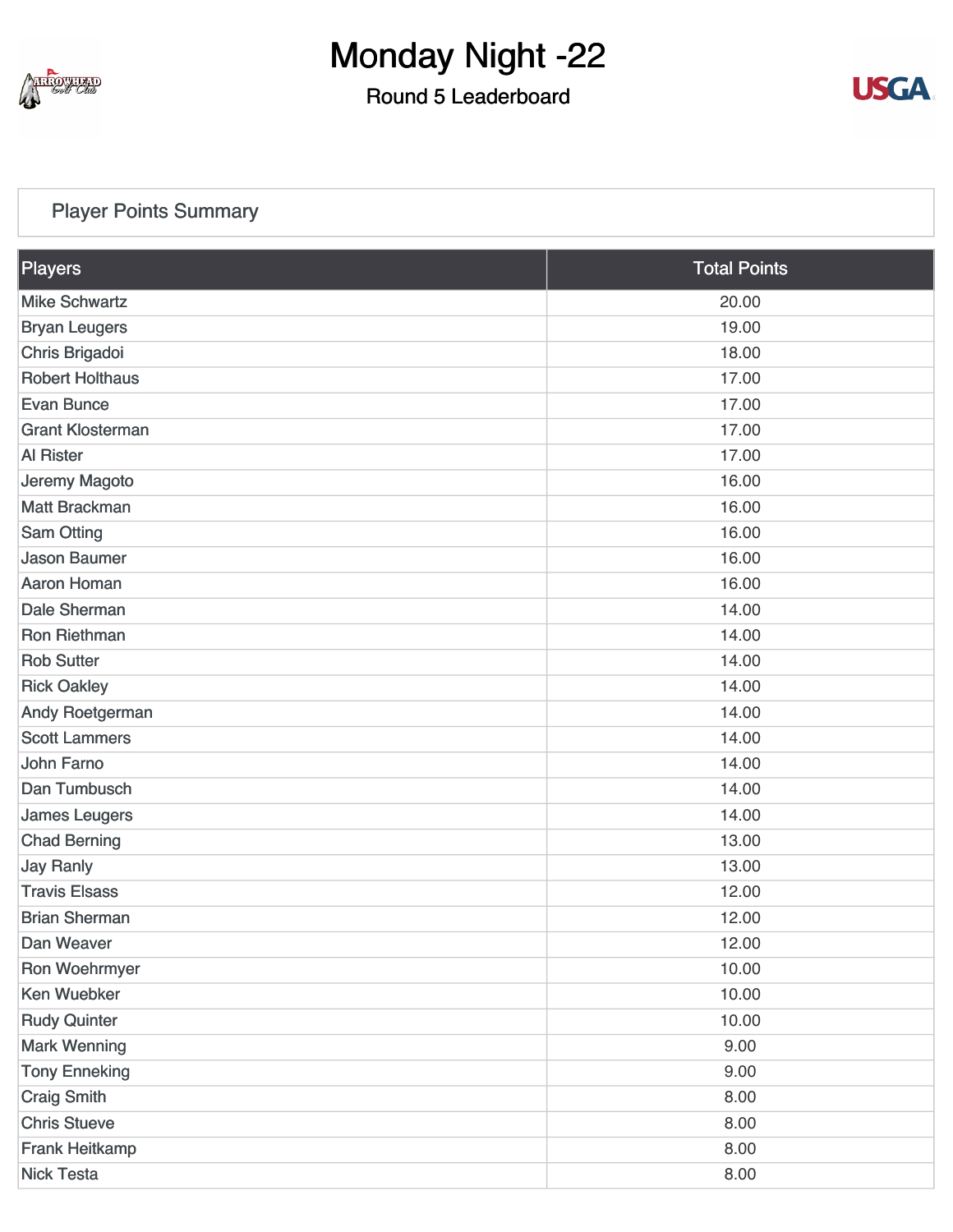

#### Round 5 Leaderboard



| Joseph Magoto          | 8.00   |
|------------------------|--------|
| <b>Mark Bornhorst</b>  | 8.00   |
| <b>Charlie Clune</b>   | 8.00   |
| <b>Andy Bergman</b>    | 8.00   |
| <b>Jeff Woods</b>      | 8.00   |
| Jason Barlage          | 6.00   |
| Jeff Roetgerman        | 6.00   |
| <b>Ed Kaiser</b>       | 6.00   |
| <b>Wally Wagner</b>    | 6.00   |
| <b>Alex Schmiesing</b> | 6.00   |
| Lyle Sanvido           | 5.00   |
| Clif Perryman, Jr      | 5.00   |
| <b>Jerry Baumer</b>    | 5.00   |
| <b>Matt Schultz</b>    | 5.00   |
| <b>Vince Clune</b>     | 4.00   |
| <b>Ted Jacobs</b>      | 3.00   |
| Jim Brackman           | 2.00   |
| <b>Total Points</b>    | 572.00 |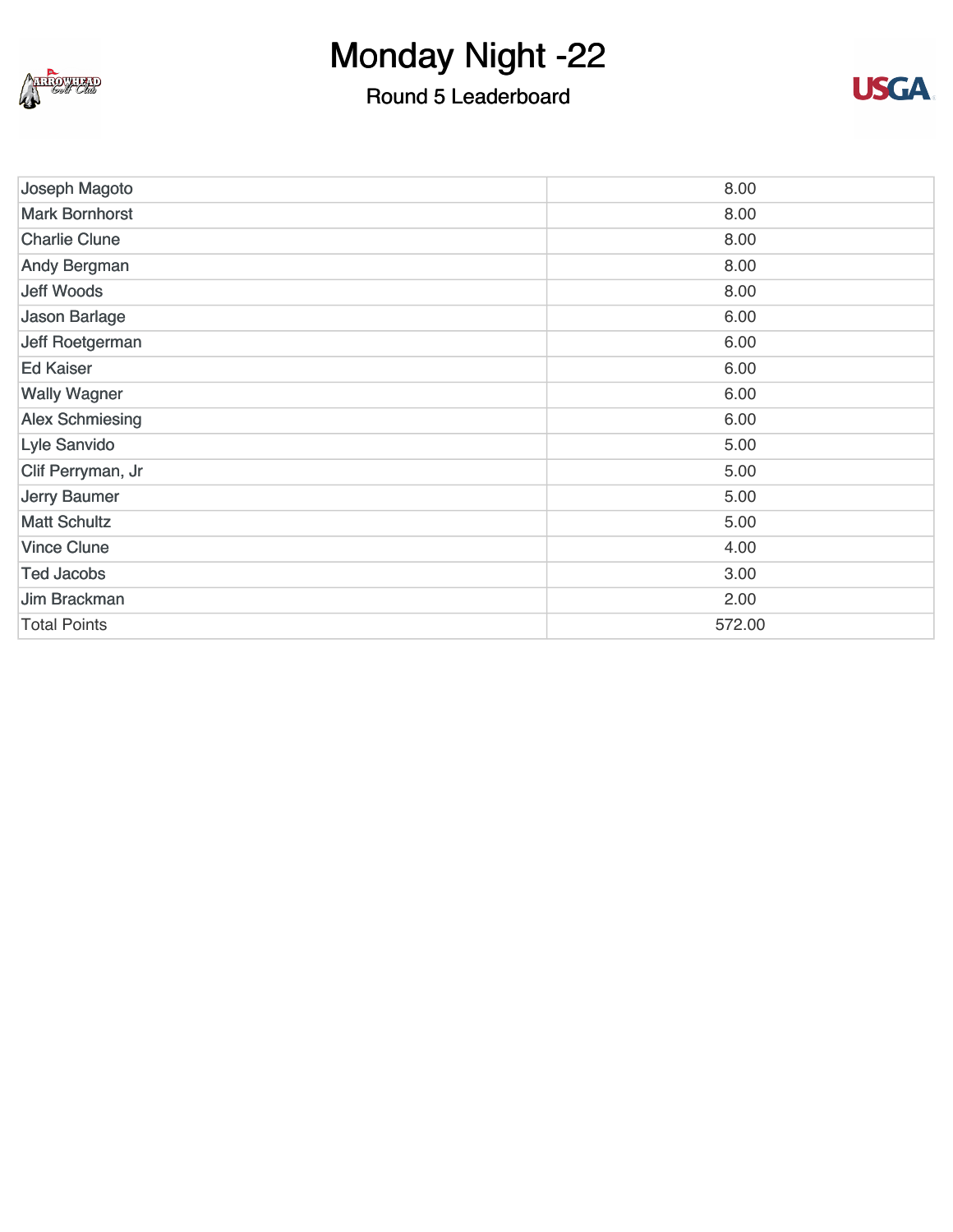

#### Round 5 Leaderboard



#### [Team Points Summary](https://static.golfgenius.com/v2tournaments/team_points?league_id=8103114973338674340&round_id=8103116676830078142)

| <b>Falcon Financial</b><br>38.00<br><b>Bear Distributors-Packing</b><br>31.00<br><b>Spring Creek Building</b><br>31.00<br><b>Edward Jones</b><br>29.00<br><b>Grip N Sip</b><br>29.00<br><b>Bernhold Insurance</b><br>28.00<br>R - S Finishing<br>28.00<br><b>Woehrmyer Construction</b><br>28.00<br><b>Cotterman Roofing</b><br>26.00<br><b>Bud Pizza</b><br>25.00<br><b>Precision Strip</b><br>24.00<br><b>Globus</b><br>23.00<br><b>Moorman Feed</b><br>23.00<br><b>CDI</b><br>21.00<br><b>Weigandt Development</b><br>21.00<br><b>Minster Bank Too!</b><br>20.00<br><b>Striker Bows</b><br>19.00<br>Wooden Shoe Inn<br>18.00<br>19th Hole<br>16.00<br>Journeyman's Club<br>16.00<br><b>Wagner IGA</b><br>16.00<br>15.00<br>L-Design<br>Minster Bank #1<br>15.00<br><b>America's Team</b><br>13.00 | <b>Teams</b>               | <b>Total Points</b> |
|------------------------------------------------------------------------------------------------------------------------------------------------------------------------------------------------------------------------------------------------------------------------------------------------------------------------------------------------------------------------------------------------------------------------------------------------------------------------------------------------------------------------------------------------------------------------------------------------------------------------------------------------------------------------------------------------------------------------------------------------------------------------------------------------------|----------------------------|---------------------|
|                                                                                                                                                                                                                                                                                                                                                                                                                                                                                                                                                                                                                                                                                                                                                                                                      |                            |                     |
|                                                                                                                                                                                                                                                                                                                                                                                                                                                                                                                                                                                                                                                                                                                                                                                                      |                            |                     |
|                                                                                                                                                                                                                                                                                                                                                                                                                                                                                                                                                                                                                                                                                                                                                                                                      |                            |                     |
|                                                                                                                                                                                                                                                                                                                                                                                                                                                                                                                                                                                                                                                                                                                                                                                                      |                            |                     |
|                                                                                                                                                                                                                                                                                                                                                                                                                                                                                                                                                                                                                                                                                                                                                                                                      |                            |                     |
|                                                                                                                                                                                                                                                                                                                                                                                                                                                                                                                                                                                                                                                                                                                                                                                                      |                            |                     |
|                                                                                                                                                                                                                                                                                                                                                                                                                                                                                                                                                                                                                                                                                                                                                                                                      |                            |                     |
|                                                                                                                                                                                                                                                                                                                                                                                                                                                                                                                                                                                                                                                                                                                                                                                                      |                            |                     |
|                                                                                                                                                                                                                                                                                                                                                                                                                                                                                                                                                                                                                                                                                                                                                                                                      |                            |                     |
|                                                                                                                                                                                                                                                                                                                                                                                                                                                                                                                                                                                                                                                                                                                                                                                                      |                            |                     |
|                                                                                                                                                                                                                                                                                                                                                                                                                                                                                                                                                                                                                                                                                                                                                                                                      |                            |                     |
|                                                                                                                                                                                                                                                                                                                                                                                                                                                                                                                                                                                                                                                                                                                                                                                                      |                            |                     |
|                                                                                                                                                                                                                                                                                                                                                                                                                                                                                                                                                                                                                                                                                                                                                                                                      |                            |                     |
|                                                                                                                                                                                                                                                                                                                                                                                                                                                                                                                                                                                                                                                                                                                                                                                                      |                            |                     |
|                                                                                                                                                                                                                                                                                                                                                                                                                                                                                                                                                                                                                                                                                                                                                                                                      |                            |                     |
|                                                                                                                                                                                                                                                                                                                                                                                                                                                                                                                                                                                                                                                                                                                                                                                                      |                            |                     |
|                                                                                                                                                                                                                                                                                                                                                                                                                                                                                                                                                                                                                                                                                                                                                                                                      |                            |                     |
|                                                                                                                                                                                                                                                                                                                                                                                                                                                                                                                                                                                                                                                                                                                                                                                                      |                            |                     |
|                                                                                                                                                                                                                                                                                                                                                                                                                                                                                                                                                                                                                                                                                                                                                                                                      |                            |                     |
|                                                                                                                                                                                                                                                                                                                                                                                                                                                                                                                                                                                                                                                                                                                                                                                                      |                            |                     |
|                                                                                                                                                                                                                                                                                                                                                                                                                                                                                                                                                                                                                                                                                                                                                                                                      |                            |                     |
|                                                                                                                                                                                                                                                                                                                                                                                                                                                                                                                                                                                                                                                                                                                                                                                                      |                            |                     |
|                                                                                                                                                                                                                                                                                                                                                                                                                                                                                                                                                                                                                                                                                                                                                                                                      |                            |                     |
|                                                                                                                                                                                                                                                                                                                                                                                                                                                                                                                                                                                                                                                                                                                                                                                                      |                            |                     |
|                                                                                                                                                                                                                                                                                                                                                                                                                                                                                                                                                                                                                                                                                                                                                                                                      | <b>Baumer Construction</b> | 13.00               |
| <b>Minster Concrete Coating</b><br>6.00                                                                                                                                                                                                                                                                                                                                                                                                                                                                                                                                                                                                                                                                                                                                                              |                            |                     |
| <b>Total Points</b><br>572.00                                                                                                                                                                                                                                                                                                                                                                                                                                                                                                                                                                                                                                                                                                                                                                        |                            |                     |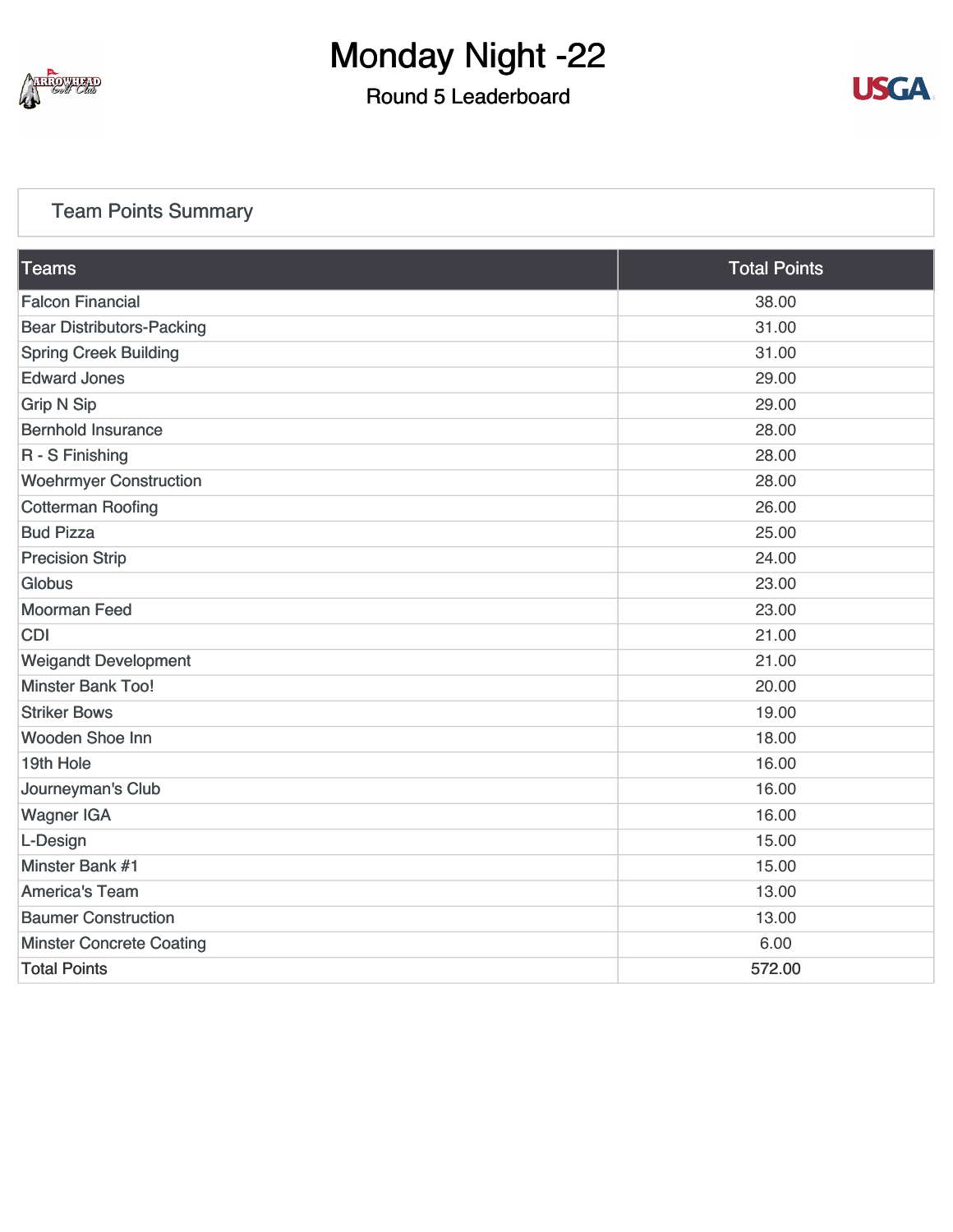

#### Round 5 Leaderboard



#### [Individual Total Points - Monday Night](https://static.golfgenius.com/v2tournaments/8103117376943301690?called_from=&round_index=5)

| Pos.            | Player                  | <b>R1</b>                | <b>R2</b> | <b>R3</b> | <b>Points</b> |
|-----------------|-------------------------|--------------------------|-----------|-----------|---------------|
|                 |                         |                          |           |           |               |
| 1               | <b>Matt Brackman</b>    |                          | 17.00     | 16.00     | 33.00         |
| $\overline{2}$  | <b>Al Rister</b>        | $\overline{a}$           | 15.00     | 17.00     | 32.00         |
| 3               | <b>Grant Klosterman</b> |                          | 14.00     | 17.00     | 31.00         |
| <b>T4</b>       | <b>James Leugers</b>    | $\overline{\phantom{a}}$ | 16.00     | 14.00     | 30.00         |
| T4              | Chris Brigadoi          |                          | 12.00     | 18.00     | 30.00         |
| T <sub>6</sub>  | <b>Scott Lammers</b>    |                          | 14.00     | 14.00     | 28.00         |
| T <sub>6</sub>  | <b>Ron Riethman</b>     | $\overline{\phantom{a}}$ | 14.00     | 14.00     | 28.00         |
| 8               | <b>Evan Bunce</b>       | $\overline{\phantom{a}}$ | 9.00      | 17.00     | 26.00         |
| $9\,$           | <b>Rudy Quinter</b>     | $\overline{\phantom{a}}$ | 15.00     | 10.00     | 25.00         |
| T <sub>10</sub> | <b>Robert Holthaus</b>  | $\overline{\phantom{0}}$ | 7.00      | 17.00     | 24.00         |
| T <sub>10</sub> | <b>Jeff Woods</b>       |                          | 16.00     | 8.00      | 24.00         |
| T <sub>10</sub> | <b>Sam Otting</b>       | $\overline{\phantom{a}}$ | 8.00      | 16.00     | 24.00         |
| T <sub>13</sub> | <b>Chris Stueve</b>     | $\overline{\phantom{a}}$ | 15.00     | 8.00      | 23.00         |
| <b>T13</b>      | <b>Rick Oakley</b>      | $\overline{a}$           | 9.00      | 14.00     | 23.00         |
| <b>T13</b>      | <b>Jay Ranly</b>        |                          | 10.00     | 13.00     | 23.00         |
| <b>T13</b>      | Jeff Roetgerman         | $\overline{\phantom{0}}$ | 17.00     | 6.00      | 23.00         |
| <b>T17</b>      | <b>Mark Bornhorst</b>   | $\overline{\phantom{a}}$ | 14.00     | 8.00      | 22.00         |
| <b>T17</b>      | <b>Jason Baumer</b>     | $\overline{a}$           | 6.00      | 16.00     | 22.00         |
| T <sub>19</sub> | <b>Ed Kaiser</b>        | L,                       | 15.00     | 6.00      | 21.00         |
| T <sub>19</sub> | John Farno              | $\overline{\phantom{a}}$ | 7.00      | 14.00     | 21.00         |
| 21              | <b>Mike Schwartz</b>    | $\overline{\phantom{a}}$ | 0.00      | 20.00     | 20.00         |
| T <sub>22</sub> | <b>Travis Elsass</b>    | $\overline{a}$           | 7.00      | 12.00     | 19.00         |
| T <sub>22</sub> | <b>Bryan Leugers</b>    | L,                       | 0.00      | 19.00     | 19.00         |
| T24             | <b>Ted Jacobs</b>       | $\overline{\phantom{0}}$ | 15.00     | 3.00      | 18.00         |
| T <sub>24</sub> | <b>Matt Schultz</b>     | $\overline{\phantom{a}}$ | 13.00     | 5.00      | 18.00         |
| T <sub>26</sub> | <b>Mark Wenning</b>     | $\overline{\phantom{0}}$ | 8.00      | 9.00      | 17.00         |
| T <sub>26</sub> | <b>Tony Enneking</b>    | $\overline{\phantom{0}}$ | 8.00      | 9.00      | 17.00         |
| T <sub>26</sub> | Ed Jutte                | $\overline{\phantom{0}}$ | 17.00     | 0.00      | 17.00         |
| T <sub>26</sub> | <b>Austin Ludwig</b>    | $\overline{\phantom{a}}$ | 17.00     | 0.00      | 17.00         |
| T <sub>26</sub> | <b>Zach Wiford</b>      | $\overline{\phantom{0}}$ | 17.00     | 0.00      | 17.00         |
| <b>T31</b>      | Ron Woehrmyer           | $\overline{\phantom{0}}$ | 6.00      | 10.00     | 16.00         |
| <b>T31</b>      | Jeremy Magoto           |                          | 0.00      | 16.00     | 16.00         |
| <b>T31</b>      | Aaron Homan             | $\overline{\phantom{a}}$ | 0.00      | 16.00     | 16.00         |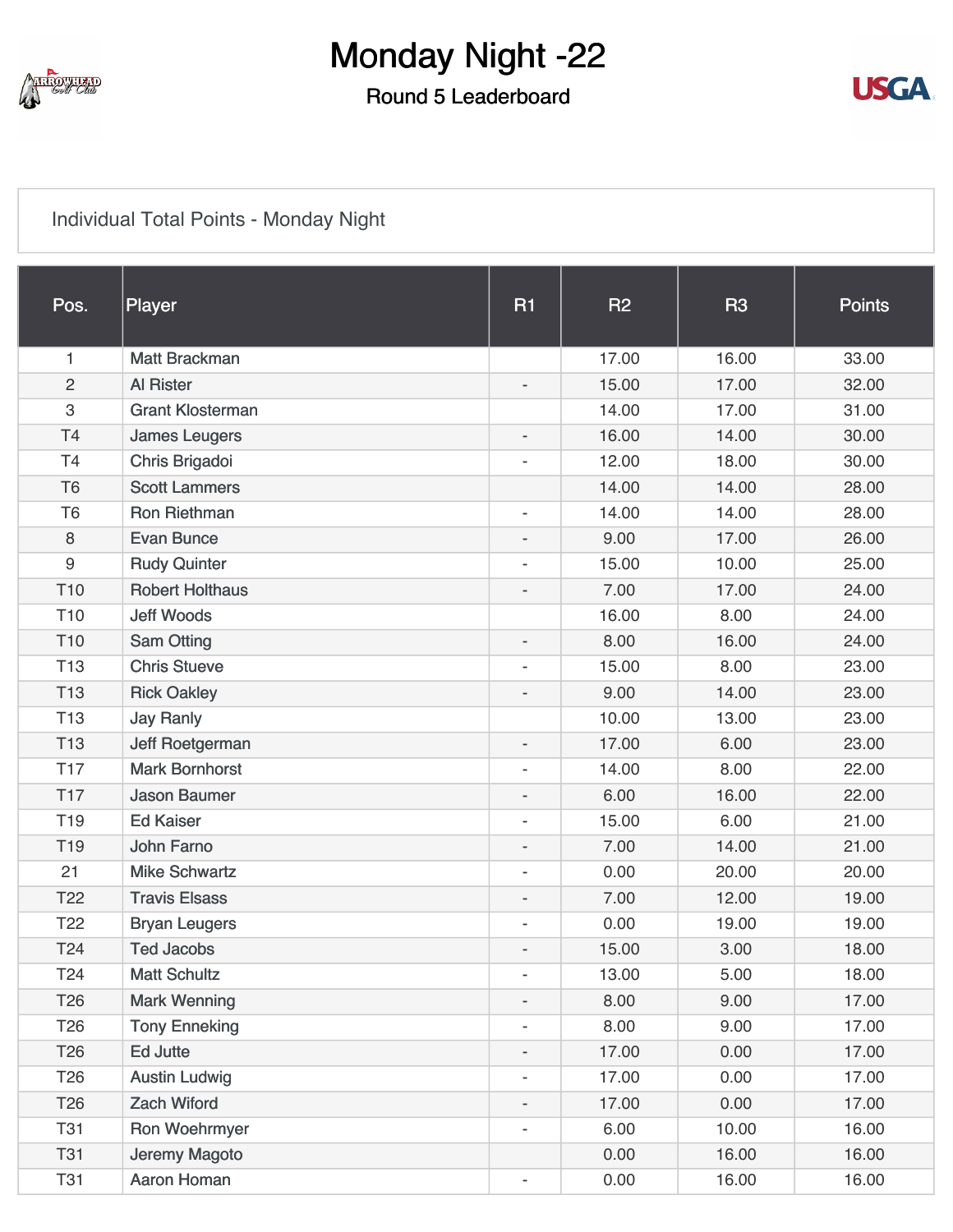

#### Round 5 Leaderboard



| <b>T31</b>      | <b>Mark Kemper</b>      | $\overline{\phantom{0}}$ | 16.00 | 0.00  | 16.00 |
|-----------------|-------------------------|--------------------------|-------|-------|-------|
| <b>T35</b>      | <b>Charlie Clune</b>    | $\overline{\phantom{a}}$ | 7.00  | 8.00  | 15.00 |
| T35             | Jim Brackman            | $\overline{\phantom{a}}$ | 13.00 | 2.00  | 15.00 |
| <b>T35</b>      | <b>Frank Heitkamp</b>   | $\overline{a}$           | 7.00  | 8.00  | 15.00 |
| <b>T35</b>      | <b>Randy Krites</b>     |                          | 15.00 | 0.00  | 15.00 |
| T35             | <b>Brian Rismiller</b>  | $\overline{\phantom{a}}$ | 15.00 | 0.00  | 15.00 |
| <b>T35</b>      | Joe Wolf                | $\overline{\phantom{a}}$ | 15.00 | 0.00  | 15.00 |
| <b>T35</b>      | <b>Aaron Knapke</b>     | $\overline{\phantom{0}}$ | 15.00 | 0.00  | 15.00 |
| <b>T35</b>      | <b>David Oliver</b>     |                          | 15.00 | 0.00  | 15.00 |
| T43             | Dan Tumbusch            |                          | 0.00  | 14.00 | 14.00 |
| T43             | Andy Roetgerman         |                          | 0.00  | 14.00 | 14.00 |
| T43             | Dale Sherman            |                          | 0.00  | 14.00 | 14.00 |
| T43             | <b>Rob Sutter</b>       |                          | 0.00  | 14.00 | 14.00 |
| T47             | <b>Craig Smith</b>      | $\overline{\phantom{a}}$ | 5.00  | 8.00  | 13.00 |
| T47             | <b>Nick Testa</b>       | $\overline{\phantom{a}}$ | 5.00  | 8.00  | 13.00 |
| T47             | Jason Barlage           | $\overline{\phantom{0}}$ | 7.00  | 6.00  | 13.00 |
| T47             | <b>Chad Berning</b>     |                          | 0.00  | 13.00 | 13.00 |
| T47             | Phil Wyen               | $\overline{\phantom{a}}$ | 13.00 | 0.00  | 13.00 |
| T <sub>52</sub> | Lyle Sanvido            | $\overline{\phantom{a}}$ | 7.00  | 5.00  | 12.00 |
| <b>T52</b>      | <b>Vince Clune</b>      | $\overline{\phantom{0}}$ | 8.00  | 4.00  | 12.00 |
| T <sub>52</sub> | <b>Brian Sherman</b>    | $\overline{\phantom{a}}$ | 0.00  | 12.00 | 12.00 |
| T <sub>52</sub> | Dan Weaver              | $\overline{\phantom{a}}$ | 0.00  | 12.00 | 12.00 |
| 56              | <b>Wally Wagner</b>     | $\overline{\phantom{a}}$ | 5.00  | 6.00  | 11.00 |
| <b>T57</b>      | <b>Jerry Baumer</b>     | $\overline{\phantom{a}}$ | 5.00  | 5.00  | 10.00 |
| <b>T57</b>      | Ken Wuebker             | $\overline{\phantom{0}}$ | 0.00  | 10.00 | 10.00 |
| 59              | <b>Adam Sherman</b>     | $\overline{\phantom{a}}$ | 9.00  | 0.00  | 9.00  |
| <b>T60</b>      | <b>Andy Bergman</b>     |                          | 0.00  | 8.00  | 8.00  |
| T60             | Joseph Magoto           |                          | 0.00  | 8.00  | 8.00  |
| T62             | <b>Jim Heistan</b>      | $\overline{\phantom{0}}$ | 7.00  | 0.00  | 7.00  |
| T62             | <b>Denny Schmiesing</b> |                          | 7.00  | 0.00  | 7.00  |
| T62             | <b>Paul Albers</b>      |                          | 7.00  | 0.00  | 7.00  |
| <b>T65</b>      | <b>Alex Schmiesing</b>  | $\overline{\phantom{0}}$ | 0.00  | 6.00  | 6.00  |
| <b>T65</b>      | <b>Sean Dorsten</b>     | $\overline{a}$           | 6.00  | 0.00  | 6.00  |
| T67             | Clif Perryman, Jr       |                          | 0.00  | 5.00  | 5.00  |
| <b>T67</b>      | <b>Jacque Borchers</b>  |                          | 5.00  | 0.00  | 5.00  |
| <b>NS</b>       | <b>Tim Nolan</b>        | $\overline{\phantom{0}}$ | 0.00  | 0.00  | 0.00  |
| <b>NS</b>       | <b>Tim Bruns</b>        | $\overline{a}$           | 0.00  | 0.00  | 0.00  |
| <b>NS</b>       | <b>Eric Belcher</b>     | $\overline{\phantom{a}}$ | 0.00  | 0.00  | 0.00  |

Total Points Allocated: 1144.00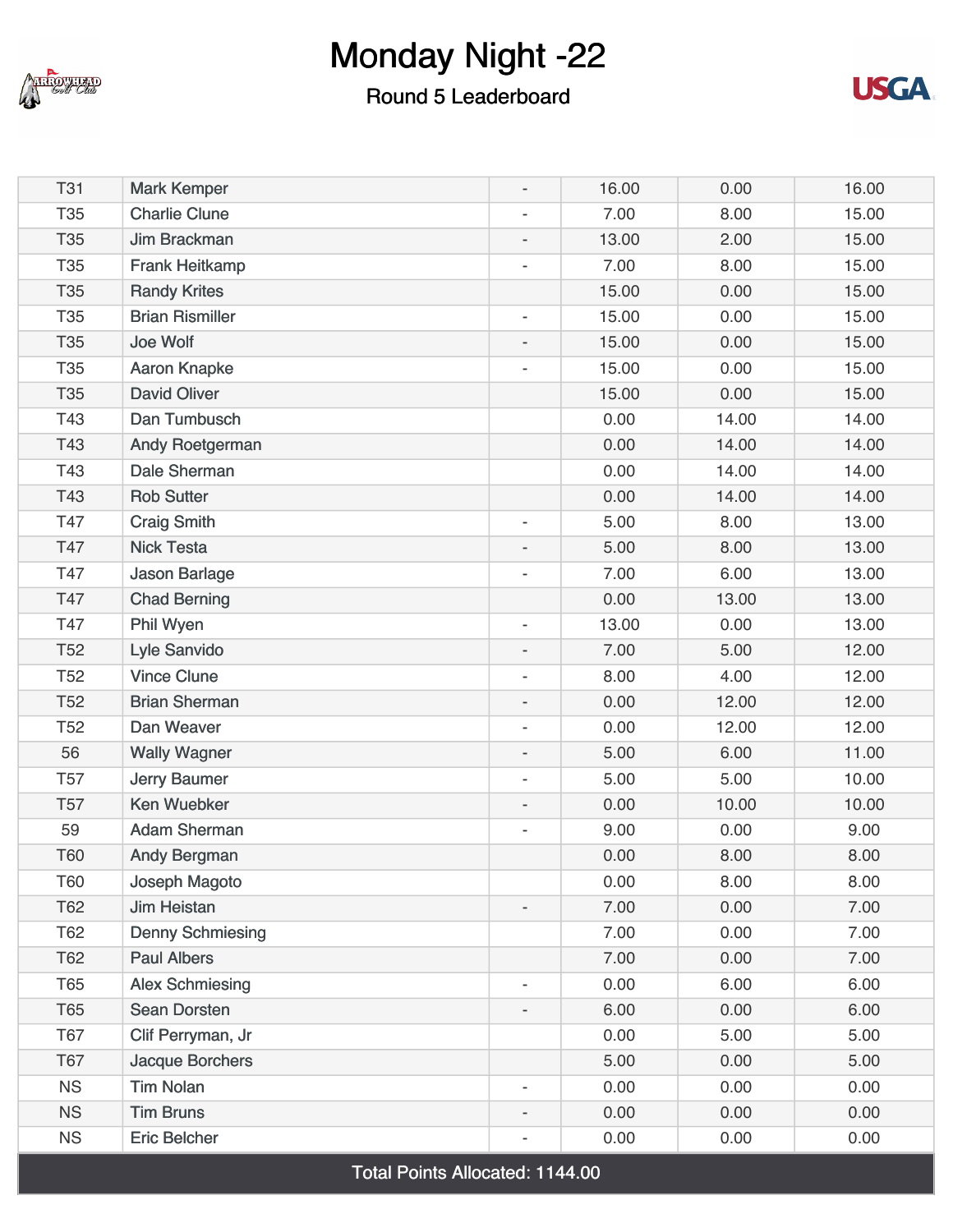

Round 5 Leaderboard



[Individual Total Points - Monday Night \(Mon, May 9\)](https://static.golfgenius.com/v2tournaments/8103117388586689599?called_from=&round_index=5)

| <b>Points</b> | Player                 | Match | Player                  | <b>Points</b> |
|---------------|------------------------|-------|-------------------------|---------------|
| 10.00         | <b>Ken Wuebker</b>     | 1 up  | <b>Travis Elsass</b>    | 12.00         |
| 5.00          | Clif Perryman, Jr      | 4 & 2 | <b>Robert Holthaus</b>  | 17.00         |
| 5.00          | Jerry Baumer           | 4 & 2 | <b>Evan Bunce</b>       | 17.00         |
| 8.00          | <b>Mark Bornhorst</b>  | 2 & 1 | Dan Tumbusch            | 14.00         |
| 17.00         | <b>Al Rister</b>       | 3 & 1 | Lyle Sanvido            | 5.00          |
| 14.00         | <b>Andy Roetgerman</b> | 3 & 2 | <b>Chris Stueve</b>     | 8.00          |
| 12.00         | Dan Weaver             | 1 up  | <b>Rudy Quinter</b>     | 10.00         |
| 14.00         | <b>Dale Sherman</b>    | 2 & 1 | <b>Charlie Clune</b>    | 8.00          |
| 16.00         | <b>Matt Brackman</b>   | 5 & 3 | <b>Wally Wagner</b>     | 6.00          |
| 12.00         | <b>Brian Sherman</b>   | 2 & 1 | Ron Woehrmyer           | 10.00         |
| 8.00          | <b>Craig Smith</b>     | 1 up  | <b>Rob Sutter</b>       | 14.00         |
| 8.00          | <b>Nick Testa</b>      | 1 up  | <b>James Leugers</b>    | 14.00         |
| 8.00          | <b>Jeff Woods</b>      | 3 & 2 | <b>Rick Oakley</b>      | 14.00         |
| 8.00          | <b>Andy Bergman</b>    | 1 up  | <b>Scott Lammers</b>    | 14.00         |
| 3.00          | <b>Ted Jacobs</b>      | 5 & 4 | <b>Bryan Leugers</b>    | 19.00         |
| 16.00         | <b>Jason Baumer</b>    | 2 & 1 | <b>Jason Barlage</b>    | 6.00          |
| 5.00          | <b>Matt Schultz</b>    | 2 & 1 | <b>Grant Klosterman</b> | 17.00         |
| 16.00         | <b>Sam Otting</b>      | 2 & 1 | <b>Alex Schmiesing</b>  | 6.00          |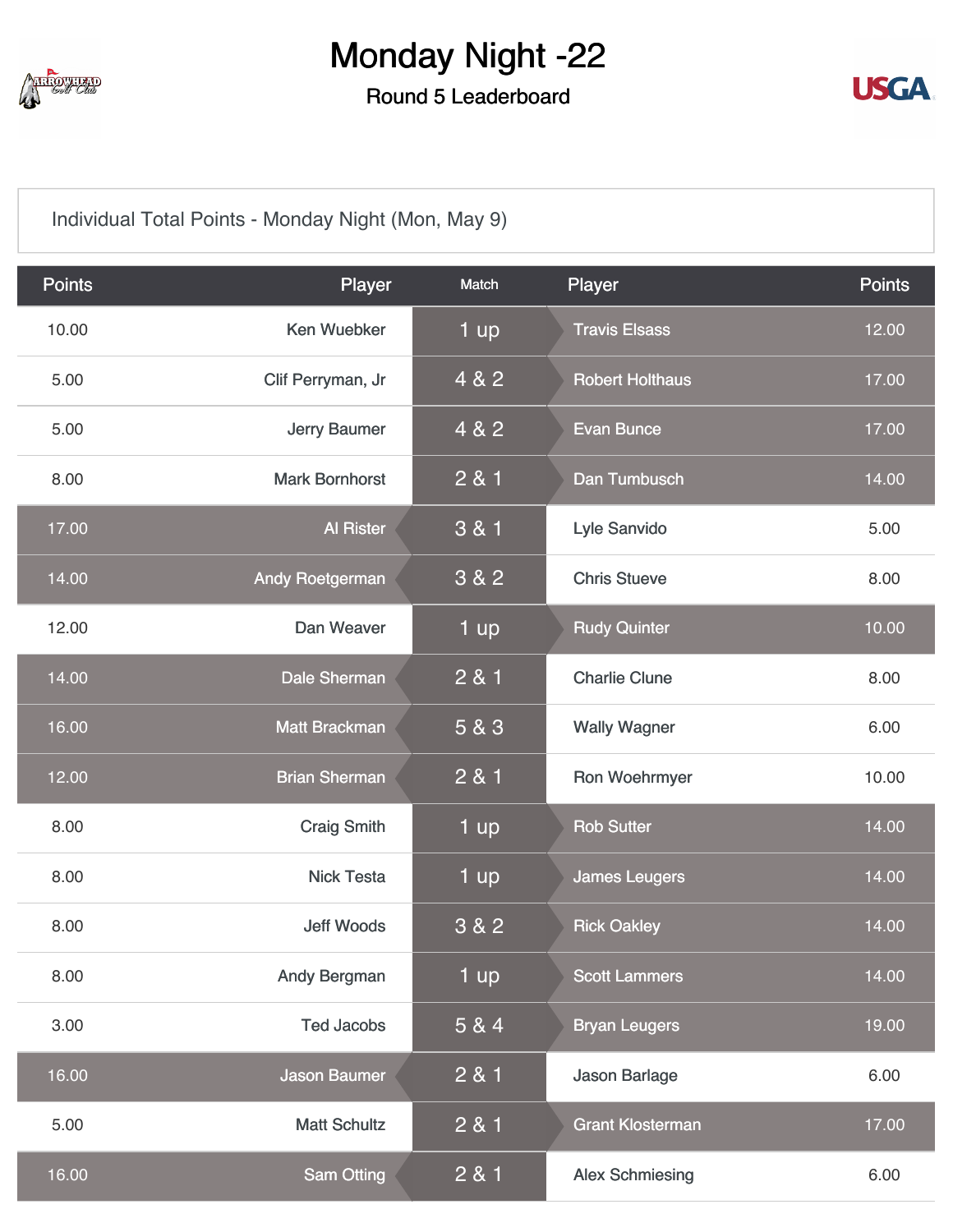

#### Round 5 Leaderboard



| 2 & 1<br>Jeremy Magoto<br>16.00<br><b>Ed Kaiser</b><br>6.00 |                     |                   |                       |       |  |  |
|-------------------------------------------------------------|---------------------|-------------------|-----------------------|-------|--|--|
| 8.00                                                        | Joseph Magoto       | 1 $\overline{up}$ | <b>Ron Riethman</b>   | 14.00 |  |  |
| 2.00                                                        | Jim Brackman        | 5 & 3             | <b>Mike Schwartz</b>  | 20.00 |  |  |
| 4.00                                                        | <b>Vince Clune</b>  | 4 & 3             | <b>Chris Brigadoi</b> | 18.00 |  |  |
| 14.00                                                       | <b>John Farno</b>   | 281               | <b>Frank Heitkamp</b> | 8.00  |  |  |
| 9.00                                                        | <b>Mark Wenning</b> | <b>Tied</b>       | <b>Chad Berning</b>   | 13.00 |  |  |
| 16.00                                                       | <b>Aaron Homan</b>  | 3 & 2             | Jeff Roetgerman       | 6.00  |  |  |
| 13.00                                                       | <b>Jay Ranly</b>    | 3 & 1             | <b>Tony Enneking</b>  | 9.00  |  |  |
| <b>Total Points Allocated: 572.00</b>                       |                     |                   |                       |       |  |  |